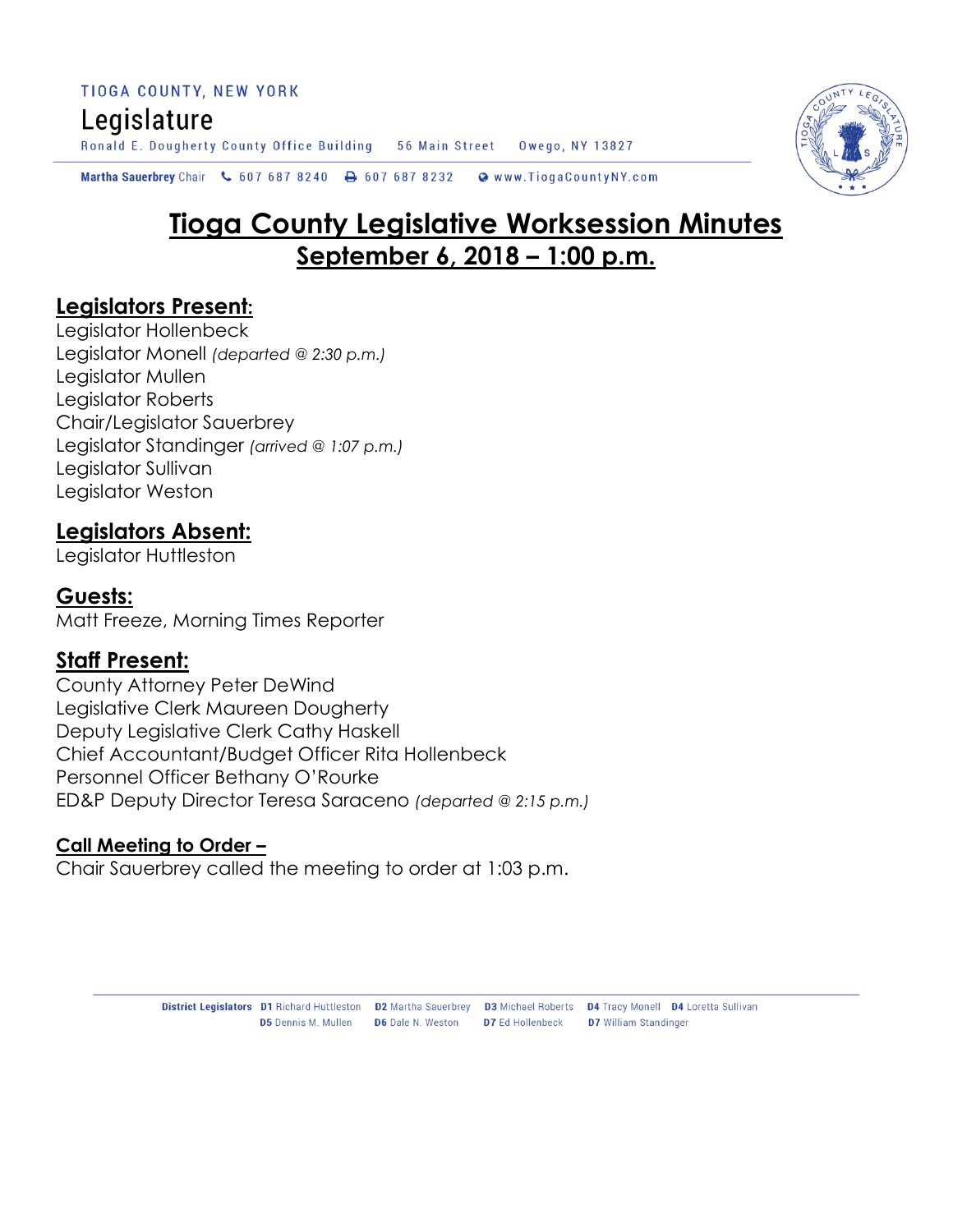### **2019 Non-Union Recommendations –**

Personnel Officer O'Rourke distributed the 2019 Non-Union Recommendations to the Legislature. Ms. O'Rourke reported the Non-Union Salary Committee met twice to discuss the following recommendations:

- → **Health Insurance Contributions –** The Committee is recommending no changes leaving the contribution rates the same, which are 15% and 20% depending on the employee's position. In addition, they are recommending the County continue to fund 100% of the deductible.
- → **Salary Range Adjustments –** The ranges only pertain to recruitment and will not impact current employee salaries. The Committee is recommending that all the ranges, with the exception of the Undersheriff and Captain, be increased by 2.8%, which is the equivalent of the change in the CPI from 2017 to present. Ms. O'Rourke reported the reason the Undersheriff and Captain position ranges were carved out is based on the recent realization that our practice of not increasing the ranges except for every four years when the Sheriff is re-elected and the very generous 2016 binding arbitration award that the Deputies received has caused issues. When the Captain position recently became vacant, Ms. O'Rourke reported the Lieutenant was initially not interested due to the unattractive salary and the possibility of a salary decrease. In light of this, the Committee is recommending these two position ranges be adjusted by 5% in 2019. The Committee noted that this is not likely to be a long-term solution but rather a temporary solution for the coming year.
- $\rightarrow$  **Salary Increases –** The Committee is recommending 3.5% increase for all salaried nonunion staff, with the exception of the attorneys in the District Attorney and Public Defenders Offices, both full-time and part-time based on satisfactory evaluations. This recommendation is based on the other union increases of 3% for CSEA, 2% for TCLEA (road patrol), and a lump sum of \$1,500 for Corrections, as well as changes in the CPI which is 2.8%. The Committee noted that the non-union employee group does not have a longevity supplement available to them whereas two of the unions do. Ms. O'Rourke reported the attorneys in the Public Defender and District Attorney Offices received significant increases over and above the annual increases in some or all of 2014, 2015, and 2018 due to new programs and reorganization, therefore, the Committee is recommending zero increase for 2019.
- → Part-time Hourly Rates and Legislator Salaries Ms. O'Rourke reported the Non-Union salary is not responsible for making recommendations for these two employee groups and is, therefore, part of the annual budget process.

Legislator Sullivan inquired as to what the increase for non-union staff was in 2018. Ms. O'Rourke reported full-time and part-time non-union staff received a 3% salary increase.

Legislator Hollenbeck reported a 3.5% salary increase will potentially establish a starting negotiating point for future recommendations and would like additional discussion.

Legislator Sullivan inquired as to the percentage equivalency for the Corrections \$1500.00 lump sum. Budget Officer Hollenbeck reported this lump sum equates to 2.5% - 4.2%. Ms. O'Rourke reported this lump sum is added to the employee's salary and is not treated as a stipend. Ms. O'Rourke estimated the average Correction Officer salary is \$42,000 without overtime, therefore, equating to a 3.6% average.

Legislator Mullen proposed accepting the Committee's recommendation for a 3.5% salary increase for the part-time and full-time non-union employee group.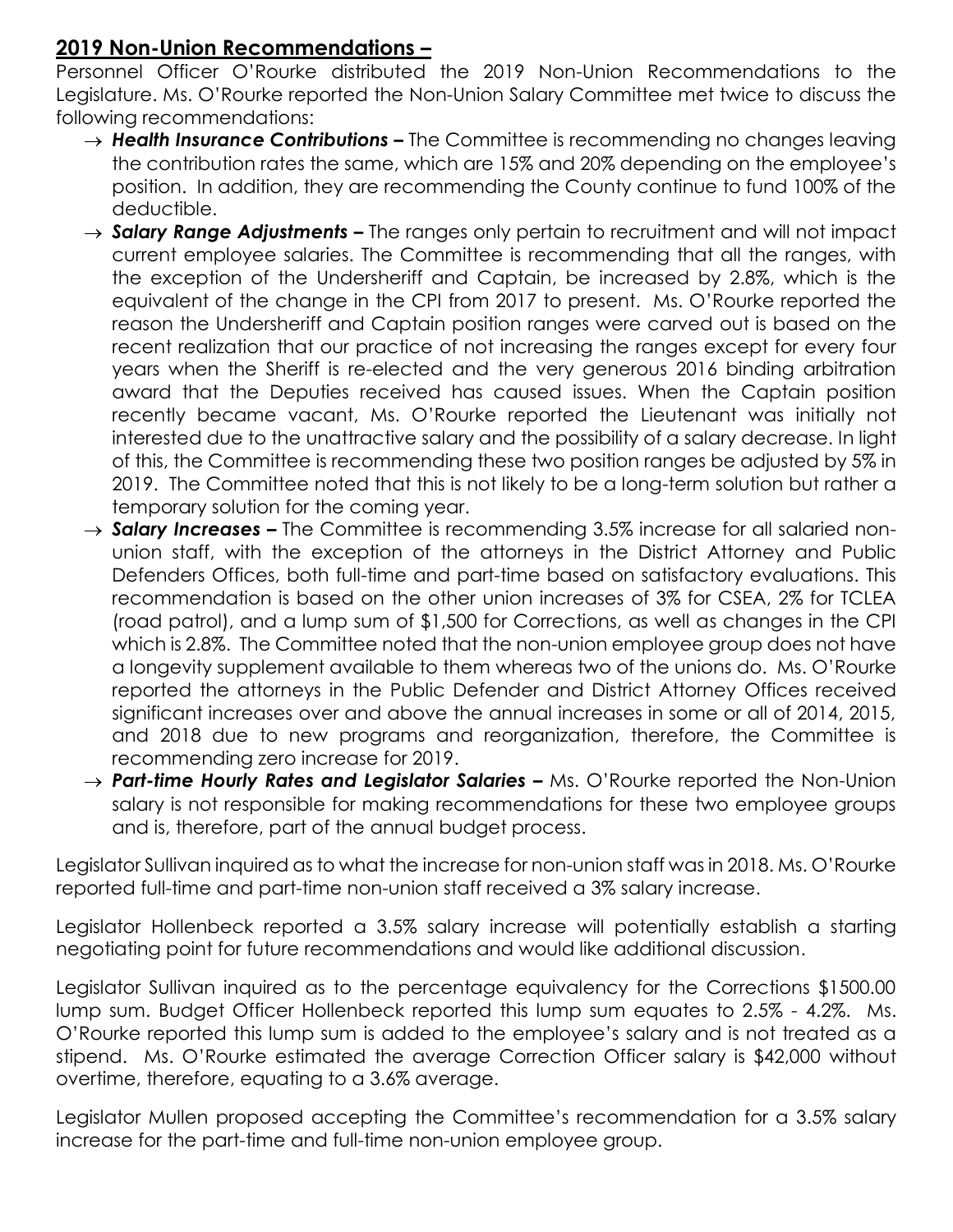On a straw poll vote, Legislators Standinger, Roberts, Weston, Hollenbeck, Monell, Mullen, and Sauerbrey were in favor of the Committee's recommendation with Legislator Sullivan voting no and Legislator Huttleston being absent.

Chair Sauerbrey reported this salary increase would help to keep employees with the County and avoid staff turnover.

Chair Sauerbrey reported the Legislature agreed a couple of years ago that the Legislators would be tied to the Non-Union employee group and will follow suit with this group's recommendation. Legislator Sullivan reported she is not comfortable with a 3.5% increase for Legislators and would not want to exceed 3%. Legislator Hollenbeck reported the Sheriff, Treasurer, and County Clerk positions all have their salaries established at the beginning of their terms and know the salary prior to taking the position and so does the Legislature. Legislator Hollenbeck reported he would be in favor of granting an increase to the Legislators running for terms starting in 2019 and continuing with this cycle.

Ms. Hollenbeck reported the current 2018 Legislator salary is \$10,743 and a 3.5% salary increase would result in a 2019 salary of \$11,119 per Legislator.

Legislator Weston reported he addressed the concern previously regarding some Legislators do not participate in the health insurance and inquired as to whether additional compensation should be granted to those who do not take this benefit.

On a straw poll vote, all Legislators, with the exception of Standinger, Sullivan, and Hollenbeck, were in favor of a 3.5% salary increase for the Legislators with Legislator Huttleston being absent.

## **Outside Agencies –**

Budget Officer Hollenbeck reported the Budget Committee met earlier today and she provided data on the original 2018 budget and the proposed 2019 budget based on the outside agencies requests. Ms. Hollenbeck reported the increases from 2017 to 2018 are the result of two additional items requested and approved. The first one is for Tourism Office Visitor's Center for an additional \$25,000. Prior to this request, the Tourism Office allocation was capped at \$150,000. The other item is the result of discontinuing the employee benefit fund for Soil & Water and adding this amount to their current outside agency annual allocation.

Legislator Sullivan inquired as to whether the \$25,000 additional allocation for Tourism was intended to be an on-going increase or a one-time increase. Ms. Hollenbeck reported she is of the understanding that this additional amount was to offset their move-in costs, therefore, a one-time allocation.

Ms. Hollenbeck reported the Tourism Office request for this year came in at \$170,000 indicating they decreased their allocation by \$5,000. However, Ms. Hollenbeck informed the Budget Committee that this is not a true decrease, as they received the additional \$25,000 allocation, therefore, should go back to the capped \$150,000. Ms. Hollenbeck reported if the Legislature is willing to entertain their request of \$170,000 this will result in a \$20,000 increase for 2019 over and above the capped allotment.

Ms. Hollenbeck reported the Budget Committee is recommending the following:

- All entities remain the same with the exception of Tourism Office.
- Fund additional \$20,000 for Tourism Office Visitor's Center in second year.
- Fund additional \$10,000 for Soil & Water to cover health insurance due to anticipated 9.9% increase. Ms. Hollenbeck reported this amount will not even cover the additional cost of the health insurance, but they knew at the time the allocation was restructured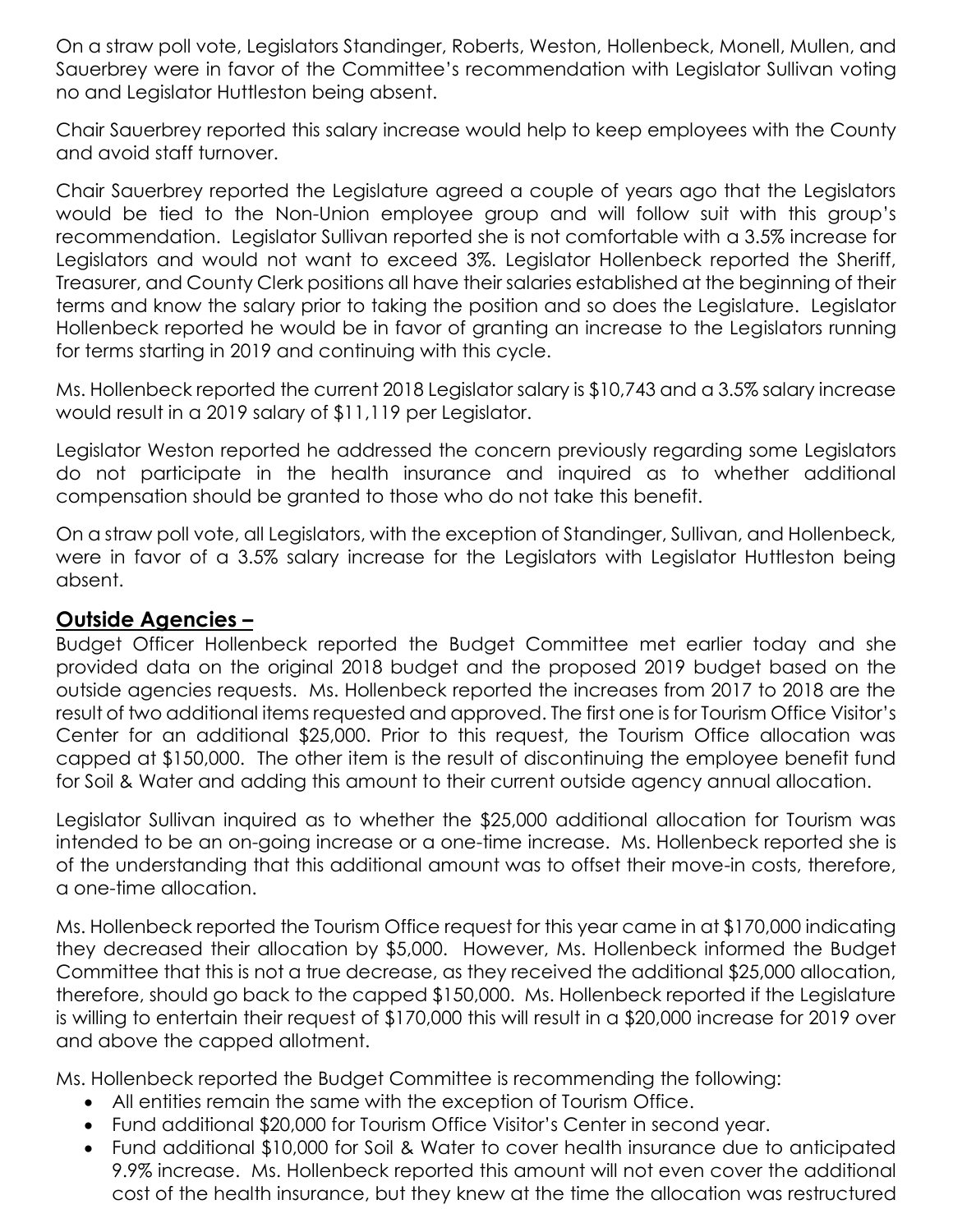that the County may not encompass the full coverage cost. Legislator Sullivan reported the intent was to establish a set amount of funds for Soil & Water to manage their staffing. Ms. Hollenbeck reported she did address this point with the Budget Committee, however, the recommendation is the additional increase for both Tourism and Soil & Water.

 Fund additional \$60,000 for Finger Lakes Wine Association, as this has already been approved and obligated over the next three years.

Legislator Mullen reported it is necessary to determine whether the \$25,000 funding request for Tourism was not obligated over the course of a two-year period before making a decision.

Pending review of the minutes and speaking to the Tourism Director, Ms. Hollenbeck requested decision on the remaining Budget Committee recommendations in order to move forward in other budgetary areas.

Legislator Roberts inquired about the \$268,000 for CCE and whether there has been any adjustment in this amount considering the County is now paying for the Ag Development Specialist versus this position being under the purview of CCE. Ms. Hollenbeck reported there has been no adjustment in this established allocation and CCE is requesting a \$26,000 increase in the 2019 budget.

Ms. Hollenbeck reported it has been over six years since outside agencies have received an increase.

Legislator Roberts reported he is concerned that there is duplication of services with CCE. Legislator Standinger concurs with Legislator Roberts and as a CCE Board member expressed the concern for duplication of services at a board meeting. Legislator Standinger informed CCE Director Fagan to go to the ED&P Committee and explain exactly what CCE is doing for the County. Legislator Roberts believes the scope of CCE is centered more on social versus agricultural, therefore, inquired whether it would be more appropriate for CCE to provide their report at HHS Committee and not ED&P Committee. Legislator Sullivan reported she shares the same concern and proposed leaving CCE flat like all other outside agencies.

Legislator Sullivan reported she would like to know what the cost to the County would be if we had to assume some of the required services provided by CCE.

Ms. Hollenbeck reported the \$268,000 is just the annual allocation. Over and above this funding, CCE provides contracted services to assist Social Services and other departments through contractual agreements where they receive additional funding from County departmental budgets.

Legislative Clerk Dougherty reported she or Ms. Hollenbeck could run a report from the County's AP system to determine how many departments are currently paying CCE as outside contracts. Legislator Sullivan reported this would be a good starting point and Ms. Hollenbeck reported she could run the necessary report.

Ms. Hollenbeck reported she does not believe any other outside agency is expecting an increase based on the County's directive for a zero-based budget for the County departments.

Legislator Weston reported the County has not increased CCE's rent in the past several years.

Legislator Sullivan reported she would be willing to do some research before the next budget cycle to avoid repeating this annual process and looked for additional Legislator participation.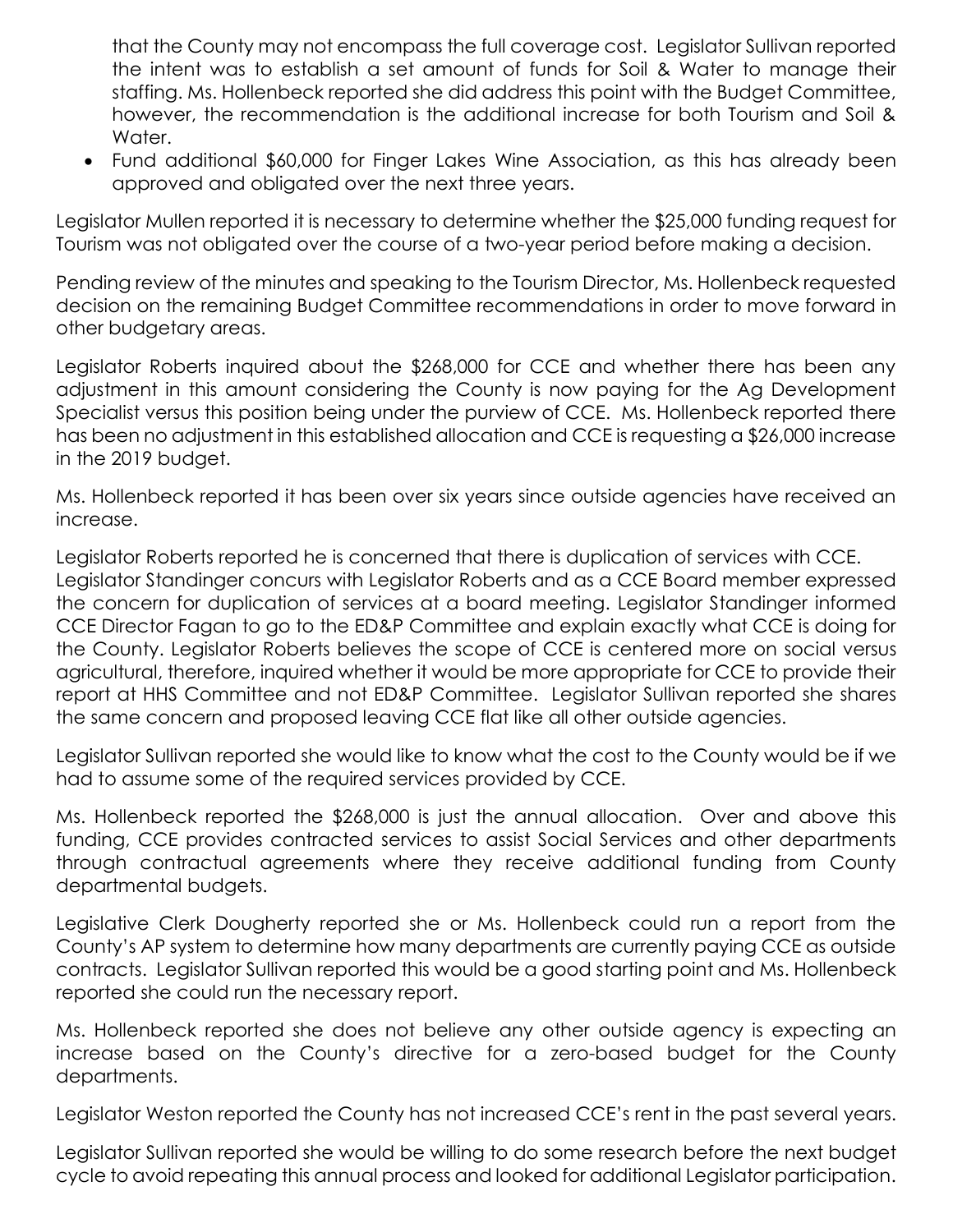Legislator Sullivan proposed determining and honoring the Tourism agreement and keeping all other outside agencies flat. Ms. Hollenbeck reported she would research the minutes to determine what the Legislature previously agreed to in regards to the Tourism Visitor's Center.

All Legislators agreed for Ms. Hollenbeck to proceed with the amounts known as of this date until determination can be made regarding Tourism.

Legislator Sullivan proposed keeping the Soil & Water flat at the 2018 amount, as we have no record of making any obligatory arrangement to cover on-going insurance cost increases.

On a straw poll vote, Legislators Standinger, Weston, Monell, Hollenbeck, and Mullen were in favor of granting Soil & Water their \$10,000 outside agency allocation increase with Legislators Roberts, Sullivan, and Sauerbrey voting no and Legislator Huttleston being absent. Ms. Hollenbeck will move forward with the \$10,000 increase for Soil & Water.

Ms. Hollenbeck reported the Treasurer, ED&P, and Tourism benefit from the occupancy tax of \$209,000. Ms. Hollenbeck reported \$100,000 has been collected so far this year. Ms. Hollenbeck anticipates for the 3rd and 4th quarters another \$53,000 from Tioga Downs and \$59,999 from other entities for a projected total of \$212,000 by year-end. Ms. Hollenbeck reported this would cover the Treasurer's Office and the shortage for ED&P revenue every year, as well as the capped allocation of \$150,000 for Tourism. Ms. Hollenbeck reported this amount has fallen short in previous years and required utilizing the reserve account. Ms. Hollenbeck reported anything collected over and above the budgeted amounts would go back into the reserve.

Ms. Hollenbeck reported the Local Law indicates a certain allocated amount for Tourism, as well as a percentage for ED&P and Treasurer's Office. Outside of this Local Law, the Legislature established a cap of \$150,000 for annual allocation, however, there is no cap on the reserve fund.

Ms. Hollenbeck reported determination of the hourly, part-time rates are still outstanding. Ms. Hollenbeck reported this employee group is not covered under any union agreement. Ms. O'Rourke reported their last increase was in 2017 and this was based on an established percentage across the board.

Legislator Roberts inquired about the current hourly rates. Ms. O'Rourke reported the rates range from \$11.00 - \$21.00/hour.

Ms. Hollenbeck recommended a .50 cent per hour raise across the board. Ms. O'Rourke reported this amount equates to .6%.

Ms. O'Rourke recommended establishing a percentage amount for employees making less than \$20.00/hour and a different percentage for employees above this hourly rate.

Legislator Sullivan reported in future years these decisions should not be done in a short period of time at this committee level, as we are talking about different employee groups. Legislator Monell reported discussing this topic in a separate committee to bring a recommendation back to the full Legislature would still poise the problem of disagreement and further discussion at the worksession level.

Chair Sauerbrey proposed a percentage raise up to a certain salary amount with the higher end salaries of \$60.00 or more at a lesser percentage.

Ms. O'Rourke reported there is one high-end hourly rate of \$80.00 for the dentist with the second highest hourly rate of \$21.00 for an EMT instructor. Ms. O'Rourke further corrected that the Safety Officer is a part-time salaried position and not hourly.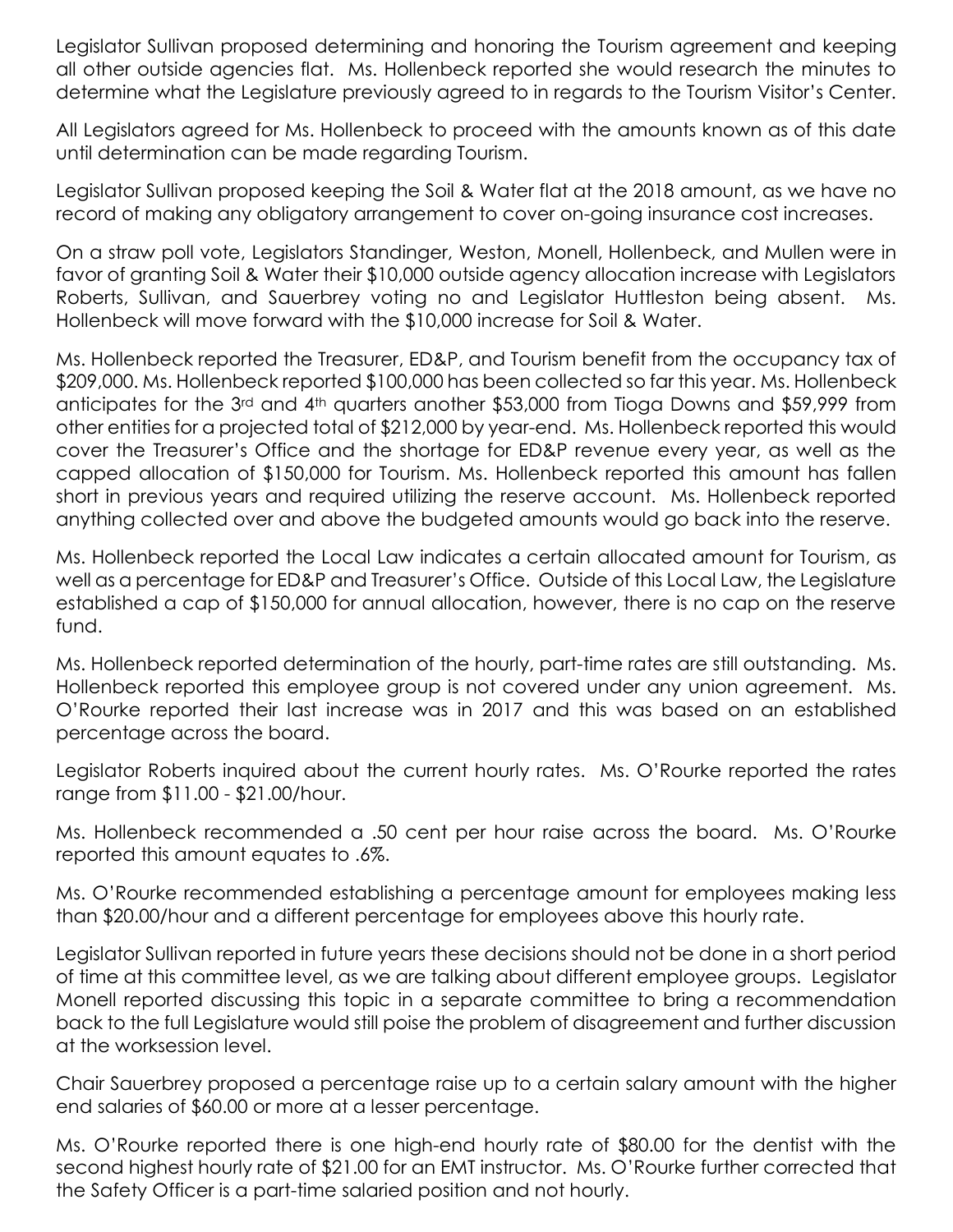Legislator Hollenbeck proposed a 2.5% salary increase up to \$25.00 per hour with no raises granted over this amount.

Ms. O'Rourke reported there are approximately 20 employees affected in the part-time, hourly employee group.

On a straw poll vote, all Legislators were in favor of a 2.5% percent salary increase across the board for all part-time, hourly employees up to \$50.00 per hour with no raise granted for those employees above this amount, with Legislator Sullivan voting no and Legislator Huttleston being absent.

Chair Sauerbrey reported this discussion would be part of the Budget Committee discussions in 2019 with recommendations coming back to the full Legislature. Chair Sauerbrey encouraged Legislators to trust the recommendations brought forth from the committee level in order to make a decision.

### **Approval of Worksession Minutes – August 9, 2018:**

Legislator Roberts motioned to approve the August 9, 2018 Legislative Worksession minutes as written, seconded by Legislator Monell with Legislators Hollenbeck, Monell, Mullen, Roberts, Sauerbrey, Standinger, Sullivan and Weston voting yes with Legislator Huttleston being absent. Motion carried.

*\*Note: Due to a lack of a quorum, the August 23, 2018 Worksession was cancelled.* 

# **Action Items:**

## **ACTION ITEMS FROM JUNE 7, 2018:**

#### **ACTION ITEM #2– 6/7/18 – Property Demolition Committee –**

**Property Demolition Committee Recommendation to Legislature:** Legislator Sullivan reported the issue is the unknown costs that the County could incur. Legislator Sullivan reported there are three potential funding streams that could assist with costs incurred: net proceeds from the foreclosure auction, revenue from Tioga Downs, and Villages taking ownership by paying an established dollar or percentage amount to cover demolition costs. The only issue is that this would only pertain to the villages and not the towns.

Legislator Sullivan proposed establishing a demolition reserve account with an established cap limit. Funding of this reserve could come from quarterly Tioga Downs payment, as well as using the net auction proceeds to build this reserve. Legislator Sullivan reported using the net auction proceeds would affect the Treasurer's budget, therefore, any shortfall would need to come from fund balance.

Legislator Sullivan reported this is a contentious topic with the Legislature to request funding from the villages and creates the issue of paying for the towns and not the village demolition costs. Legislator Sullivan reported she would like to build this reserve up to \$100,000 as soon as possible.

Ms. Hollenbeck reported the next quarterly Tioga Downs payment is expected in October 2018.

Legislator Roberts inquired as to the reason for not keeping with the current practice of paying out of the contingency account if the need arises. We have only had one bad situation and it was resolved through payment from the contingency fund.

Ms. Hollenbeck reported either way it is a local share cost.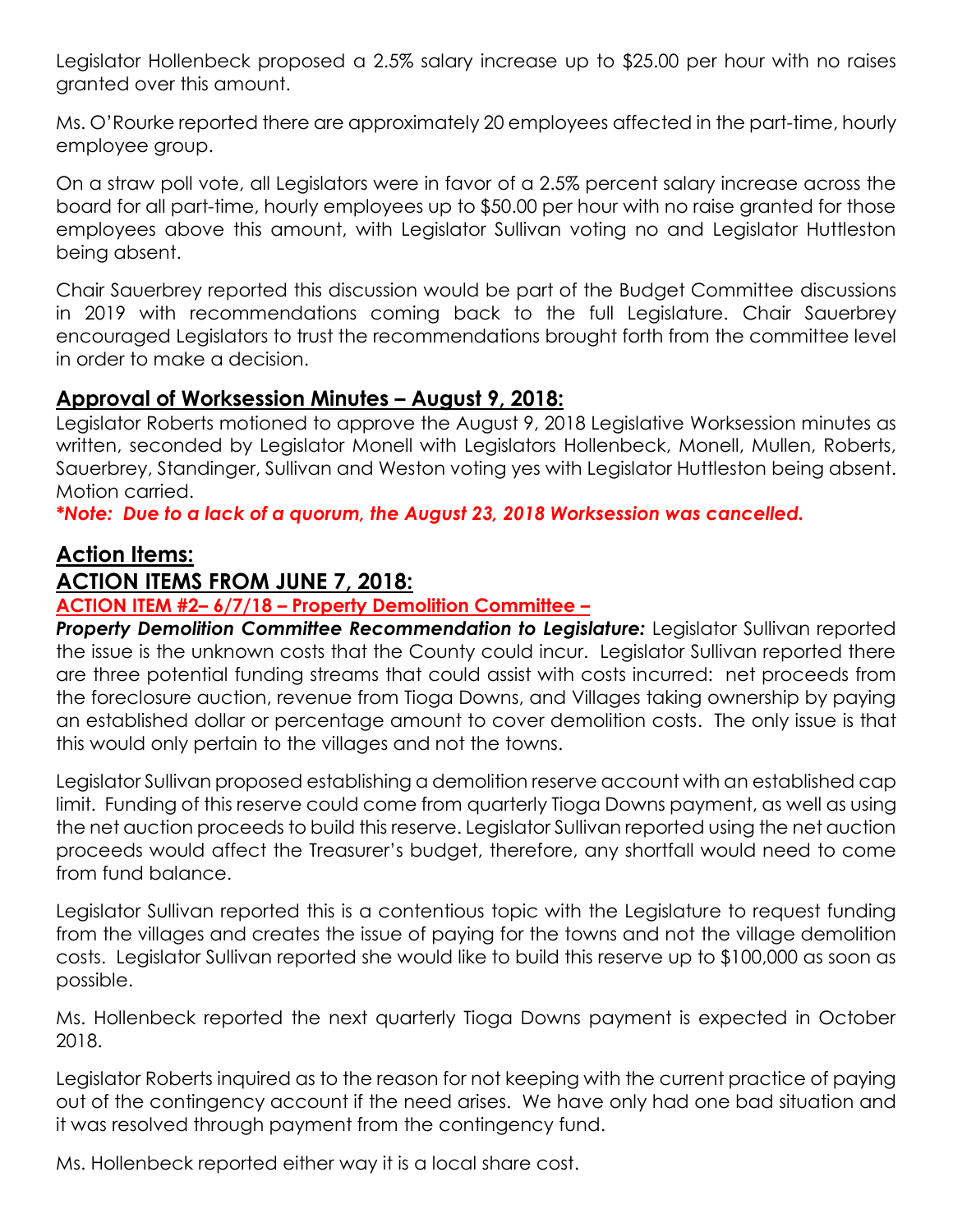Legislator Mullen reported he believes the villages need to have some investment in the process.

Chair Sauerbrey reported she and Mr. DeWind have been talking about the MOU process for the villages. The process will take man-hours to do the required work and in the perfect world, the village will be acceptable to the MOU until such time a new election and new board decides to discontinue the MOU agreement. Chair Sauerbrey reported we now have a better relationship through COG and the Shared Services Initiative and the communication lines are open. Chair Sauerbrey reported doing the effort of a MOU is not sustaining and she would rather put the effort in establishing a relationship with the municipalities.

Legislator Weston reported he is in agreement with Legislator Roberts to continue the current practice of paying through contingency account.

Chair Sauerbrey motioned to discontinue discussion on this topic. **This action item is completed and will be removed from the Action Item List.** 

## **ACTION ITEMS FROM AUGUST 9, 2018:**

#### **ACTION ITEM #1– 8/9/18 – Delinquent Property Process –**

Chair Sauerbrey reported a meeting with Treasurer McFadden and County Attorney DeWind, and herself was previously scheduled, but needed to be cancelled due to Mr. McFadden's medical leave of absence. A reschedule date is pending. **This action item will be carried forward from the September 6, 2018 Worksession.**  Ξ

## **Legislative Support – Legislative Clerk Dougherty:**

#### *Approval of Legislative Support Committee Minutes – August 9, 2018:*

Legislator Hollenbeck motioned to approve the August 9, 2018 minutes as written, seconded by Legislator Monell with Legislators Hollenbeck, Monell, Mullen, Roberts, Sauerbrey, Standinger, Sullivan and Weston voting yes and Legislator Huttleston being absent. Motion carried.

Legislative Clerk Dougherty reported the following:

- The September Legislative Meeting is Tuesday, September 11, 2018, at 6:00 p.m*.* in the Hubbard Auditorium. The Finance/Legal Committee will meet prior at 4:30 p.m. in the Legislative Conference Room.
- Legislator Mullen will do the prayer and pledge and start the voting process at the September 11, 2018 Legislature meeting

## **Recognition Resolutions (2) –**

- *Resolution Recognizing Robert Blaasch's 26 Years of Dedicated Service to Tioga County –* Legislator Mullen will read and present this recognition resolution to Mr. Blaasch at the September 11, 2018 Legislative meeting. Sheriff Howard will also speak on behalf of this employee.
- *Resolution Recognizing Dennis Spangenburg's 25 Years of Dedicated Service to Tioga County -* Legislator Mullen will read and present this recognition resolution to Mr. Spangenburg's son at the September 11, 2018 Legislative meeting. Sheriff Howard will also speak on behalf of this employee.

## **Proclamations (2) –**

 *Child Passenger Safety Week* – Public Health requested this resolution be read and presented, however, the Legislature previously established the protocol that repeat resolutions would just be noted in the meeting minutes. With that said, this resolution will just be noted in the September 11, 2018 Legislative meeting minutes and Legislator Standinger will inform Public Health Director McCafferty of the protocol that only first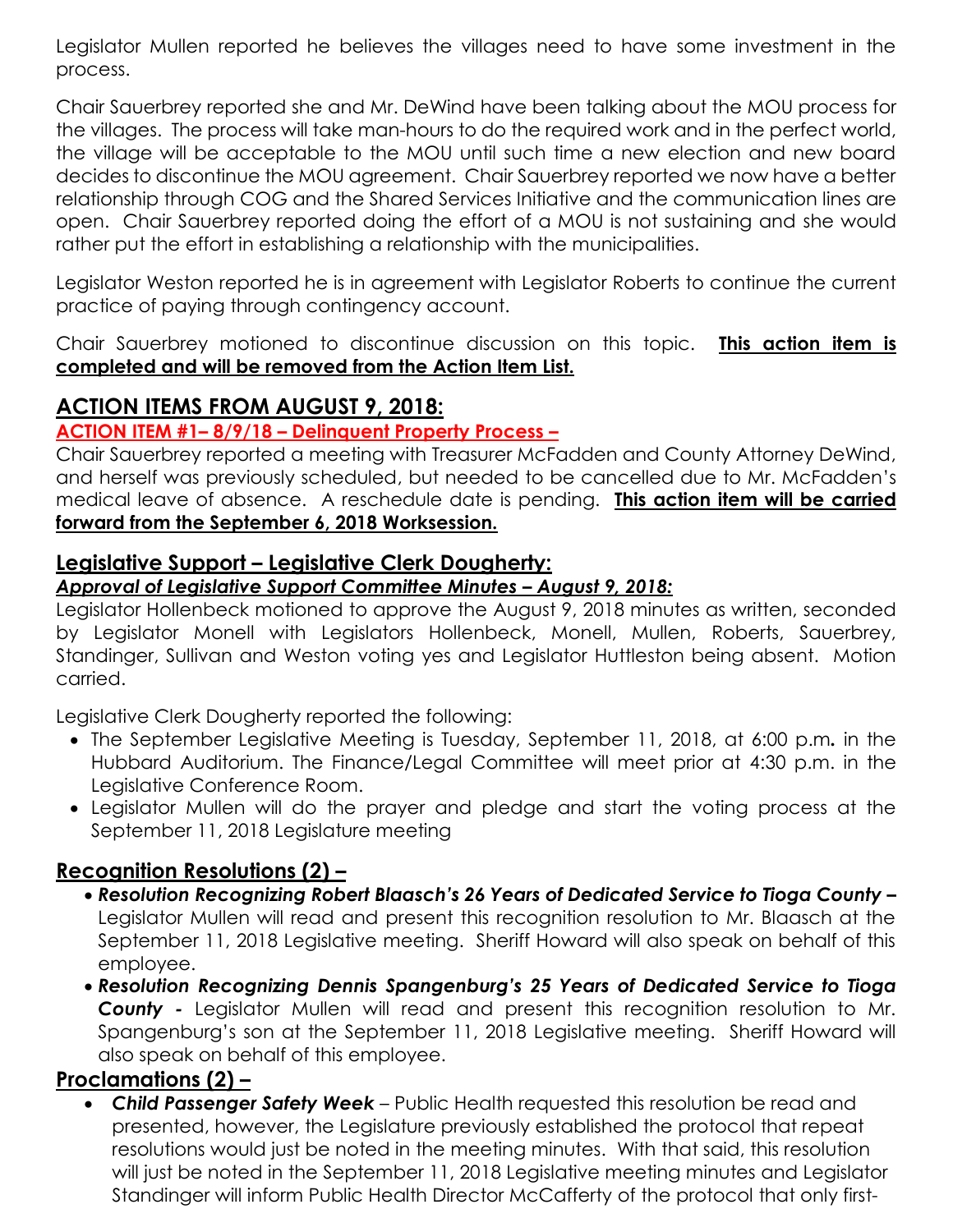time proclamations are read and repeat annual proclamations are just noted in the minutes.

• National Alcohol & Drug Addiction Recovery – This resolution will just be noted in the September 11, 2018 Legislative meeting minutes.

### **Resolutions:**

All resolutions were reviewed for the September 11, 2018 Legislature meeting with discussion occurring on the following:

 **AUTHORIZING LEGISLATIVE CHAIR SIGNATURE ON SOLAR ENERGY SYSTEMS PAYMENT IN LIEU OF TAX AGREEMENT** – ED&P Deputy Director Saraceno reported this is a PILOT between the Town of Tioga, Tioga Central School District, and Tioga County. This PILOT has been approved by the Town of Tioga and expected to be approved by the school district on September 20, 2018 based on communication with the District. Ms. Saraceno reported the existing taxes remain the same and estimated additional total of \$35,000 year with a 2% escalation over the 15-year PILOT term. Ms. Saraceno reported the difference is \$30,652, which will be divided equally amongst the three entities.

Chair Sauerbrey inquired as to whether this is a private business. Ms. Saraceno reported Solar Energy is a private business that purchased property for this purpose.

Legislator Standinger inquired as to whether this is consistent with the agreements in Candor. Chair Sauerbrey reported agreements all vary, as some of them come through the Tioga County IDA and others go directly to the municipality.

Mr. DeWind concurred that this is a purely private PILOT, therefore, any of the improvements under the Real Property Tax Law are essentially exempt unless you entered into a PILOT. Mr. DeWind reported the business did not opt out, therefore, allows the municipality and all entities to enter into a three-way private PILOT agreement for taxes and we can agree to whatever amount we want. Mr. DeWind reported this is a better deal than the initial offer with equal distribution.

Legislator Monell reported there is no Tioga County IDA involvement in this PILOT and is strictly through the Town of Tioga.

## **Late-File Resolutions:**

Ms. Dougherty reported she is unaware of any late-file resolutions at this time.

# **Other:**

- **Owego Little League Request –** Chair Sauerbrey reported the Owego Little League is interested in replacing their wooden business sponsorship signage with metal signs. The County has the equipment and means to accommodate this request at the cost of parts and labor of \$1,600. Chair Sauerbrey reported she received an email requesting if there was anything the County could do to waive this cost. The Legislature expressed honoring this request would set a precedent for other local organizations, therefore, all Legislators unanimously agreed to not waive the cost.
- **Shared Services Initiative –** Legislator Sullivan reported the Shared Services Initiative would be providing IT services to select participating municipalities and the County will be charging the municipalities for the services provided. Legislator Sullivan inquired as to whether this same arrangement is moving forward for the outside agencies that are currently supported by County ITCS such as Soil & Water, IDA, etc.